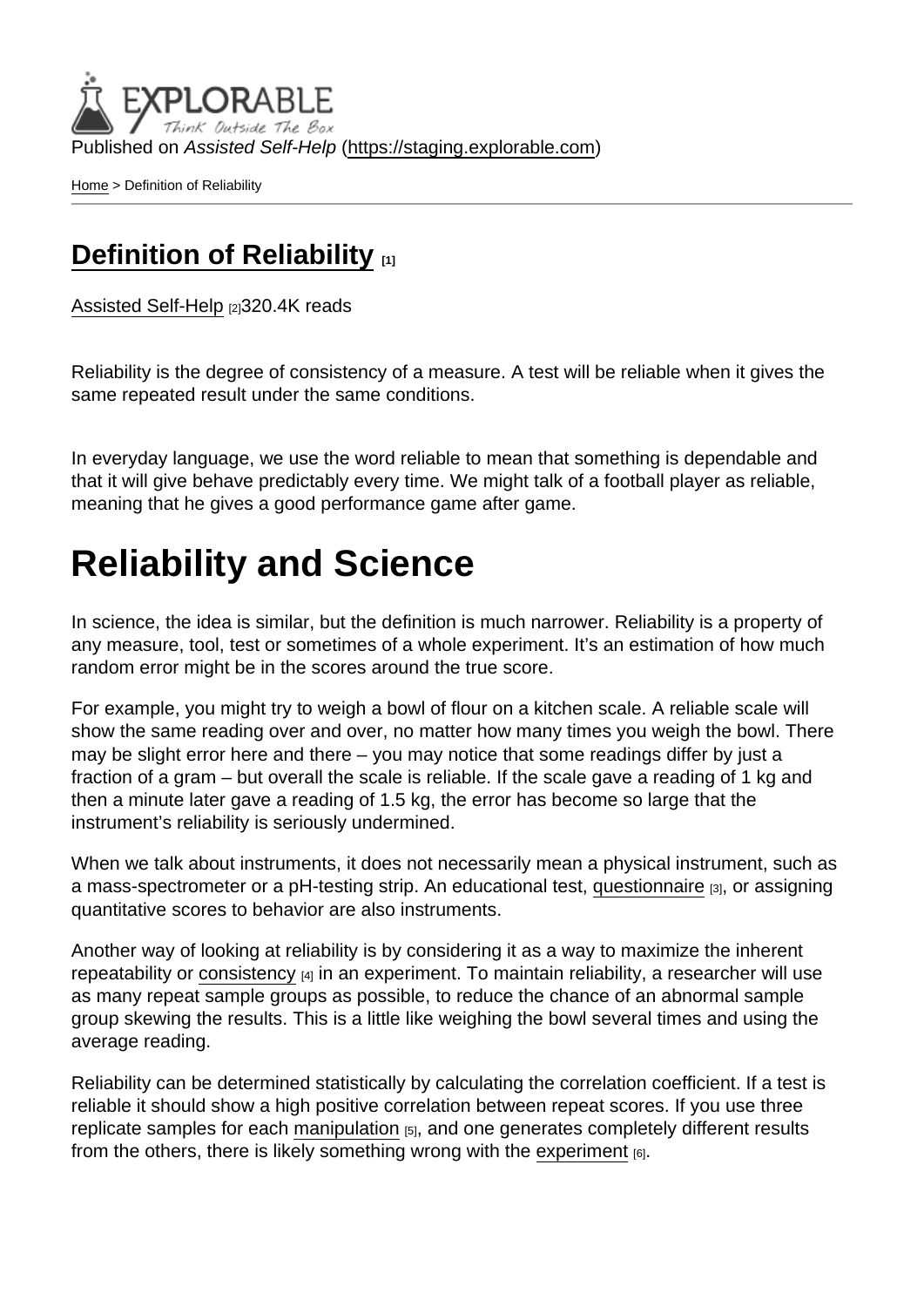For most experiments of natural phenomena, results follow a [normal distribution](https://explorable.com/normal-probability-distribution)  $\overline{y}$  and there is always a chance that your sample group produces results at one of the extremes. Using multiple sample groups will smooth out these extremes and generate a more accurate spread of results. But if your results continue to be wildly different, then there is likely something wrong with the [design](https://explorable.com/research-designs)  $[8]$  itself. In this case, the entire experiment is externally unreliable.

# External Reliability and Cold Fusion

Good experimental design will allow for plenty of replicate samples by the researchers. But other researchers should also be able to perform exactly the same experiment, with similar equipment, under similar conditions, and achieve exactly the same results. If they cannot, then the [design](https://explorable.com/design-of-experiment)  $[9]$  is externally unreliable.

A good example of a failure to apply the definition of reliability correctly is provided by the cold fusion case of 1989. Fleischmann and Pons announced to the world that they had managed to generate heat at normal temperatures, instead of the huge and expensive tori used in most research into nuclear fusion.

This announcement shook the world, but researchers in many other institutions failed to [replicate](https://explorable.com/reproducibility)  $100$  the experiment. It's unclear whether the researchers lied or genuinely made a mistake, but it was impossible to accept their results since they were unreliable.

### Internal Reliability and Personality Tests

If you've ever completed a long questionnaire, you might have noticed how some questions seem to be subtle variations on one another. A personality test may have "I like to plan my activities ahead of time", "I am spontaneous" and "I like to go with the flow" as three separate items which seem quite similar.

The reason some tests do this is to increase their internal reliability. Internal reliability is about the consistency across separate items within a measure. A test is internally consistent if each item contributes equally to the overall construct being measured.

## Reliability and Statistics

If you are a physicist or a chemist, repeat experiments should give exactly or almost exactly the same results, time after time. The behavior of phosphorous atoms, DNA molecules or natural forces like gravity are very unlikely to change.

Ecologists and social scientists, on the other hand, understand that achieving identical results on repeat experiments is practically impossible. Complex systems, human behavior and biological organisms are subject to far more random error and variation.

While any experimental design must attempt to eliminate [confounding variables](https://explorable.com/confounding-variables) [11] and natural variations, there will always be some disparities in these disciplines.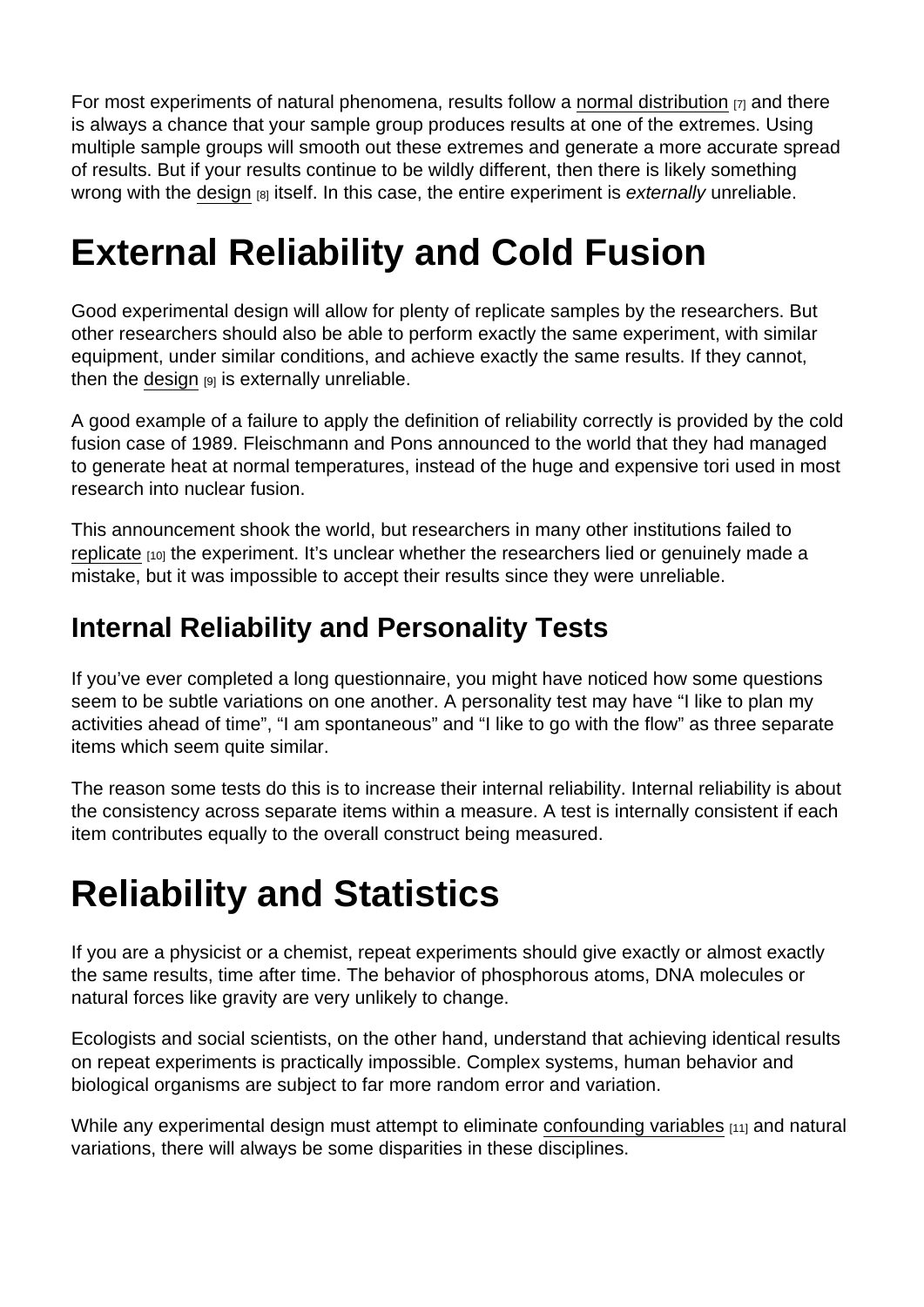The key to [performing a good experiment](https://explorable.com/conducting-an-experiment)  $[12]$  is to make sure that your results are as reliable as possible; if anybody repeats the experiment, [statistical tests](https://explorable.com/significance-test) [13] will be able to compare the results and the scientist can then make a solid estimate of [statistical reliability](https://explorable.com/statistical-reliability) [14].

# Reliability vs. Validity

[Reliability and validity](https://explorable.com/validity-and-reliability) [15] are often confused; the terms describe two inter-related but completely different concepts. Very simply:

Validity: does the test actually measure what it's supposed to?

Reliability: does the test consistently give the same result under the same conditions?

This difference is best described with an example:

A researcher devises a new test that measures IQ more quickly than the standard IQ test:

- If the test consistently delivers scores of 135, and the candidate's true IQ is 120, the test is reliable but not valid.
- If the new test delivers scores for a candidate of 87, 65, 143 and 102, then the test is not reliable OR valid. It doesn't measure what it's supposed to, and it does so inconsistently!
- If the scores are 100, 111, 132 and 150, then the validity and reliability are also low. However, the distribution of these scores is slightly better than above, since it surrounds the true score instead of missing it entirely. Such a test is likely suffering from extreme random error.
- If the researcher's test delivers a consistent score of 118, then that's pretty close, and the test can be considered both valid and reliable. The closer to 120, the more valid, and the smaller the variation between repeat scores, the higher the reliability. A test that routinely underestimates IQ by two points can be as useful as a more valid test since the error itself is so reliable.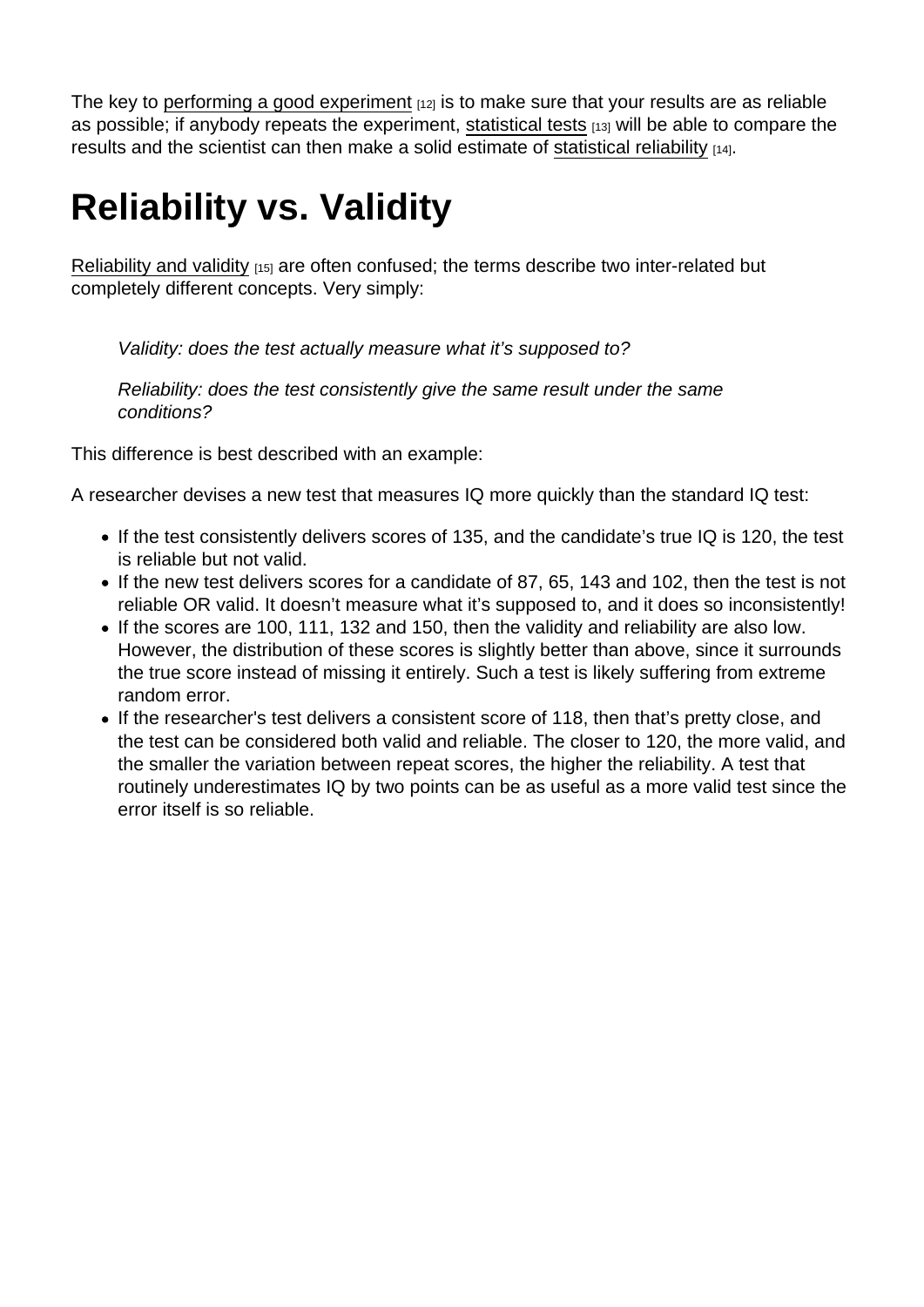Reliability is an essential component of [validity](https://explorable.com/types-of-validity)  $_{[16]}$  but, on its own, is not a sufficient measure of validity. A test can be reliable but not valid, whereas a test cannot be valid yet unreliable. A test that is extremely unreliable is essentially not valid either. A bathroom scale that measures your weight one day as 5000 kg and the next day as 2 kg is not unreliable, it merely is not measuring what it is meant to.

## Assessing Reliability

There are several methods to assess the [reliability of instruments](https://explorable.com/instrument-reliability) [17].

### How to test internal reliability

In the social sciences and psychology, testing internal reliability is essentially a matter of comparing the [instrument](https://explorable.com/instrument-reliability) [17] with itself.

#### The split-half method

How could you determine whether each item on an inventory is contributing to the final score equally? One technique is the split-half method which cuts the test into two pieces and compares those pieces with each other. The test can be split in a few ways: either the first vs. the second half, or the odd-numbered items vs. the even-numbered, for example.

Split-half methods can only be done on tests measuring one construct – for example an extroversion subscale on a personality test. Psychometrics use split-half methods to identify items on a test which don't correlate strongly with the others, and then remove or improve those items.

Internal Consistency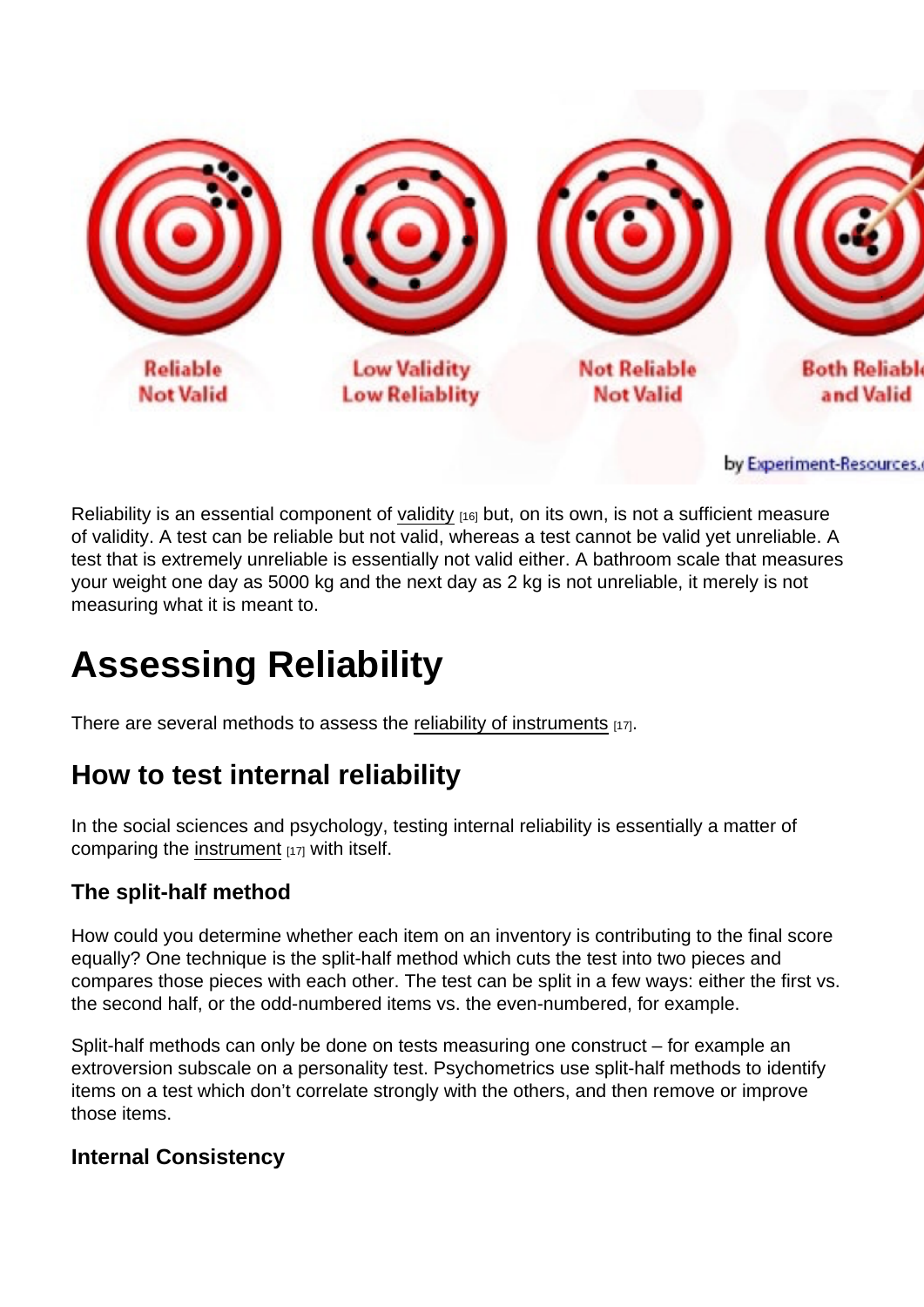The [internal consistency test](https://explorable.com/internal-consistency-reliability) [4] compares two different versions of the same instrument, to ensure that there is a [correlation](https://explorable.com/statistical-correlation)  $[18]$  and that they ultimately measure the same thing.

For example, imagine that an examining board wants to test that its new mathematics exam is reliable, and selects a group of test students. For each section of the exam, such as calculus, geometry, algebra and trigonometry, they actually ask two questions, designed to measure the aptitude of the student in that particular area.

If there is a high internal consistency, i.e. the results for the two sets of questions are similar, then each version of the test is likely to be reliable. The [test - retest method](https://explorable.com/test-retest-reliability) [19] involves two separate administrations of the same instrument, while internal consistency measures two different versions at the same time. Researchers may use internal consistency to develop two equivalent tests to later administer to the same group.

A statistical formula called [Cronbach's Alpha](https://explorable.com/cronbachs-alpha) [20] tests the reliability and compares various pairs of questions. Luckily, modern computer programs take care of the details saving researchers from doing the calculations themselves.

#### How to test external reliability

There are two common ways to establish external reliability: test-retest and inter-rater methods.

#### Test-Retest Method

The [Test-Retest Method](https://explorable.com/test-retest-reliability)  $_{1191}$  is the simplest method for testing external reliability, and involves testing the same subjects once and then again at a later date, then measuring the correlation between those results. A test retaken after a month, for example, should yield the same results as the original, if it's a reliable test.

One difficulty with this method lies with the time between the tests. This method assumes that nothing has changed in the meantime. If the tests are administered too close together, then participants can easily remember the material and score higher on the second round. But if administered too far apart, other variables can enter the picture: participants themselves may change enough to make their scores on the second batch not truly comparable with the first. To prevent learning or recency effects, researchers may administer a second test that is different but equivalent to the first.

#### Inter-rater Methods

Anyone who has watched American Idol or a cooking competition will understand the principle of inter-rating reliability. Here, what is being measured is performance, but with a panel of judges in the role of "instrument."

An example is clinical psychology role play examinations, where students are rated on their performance in a mock session. Another example is a grading of a portfolio of photographic work or essays for a competition.

Processes that rely on expert rating of performance or skill are subject to their own kind of